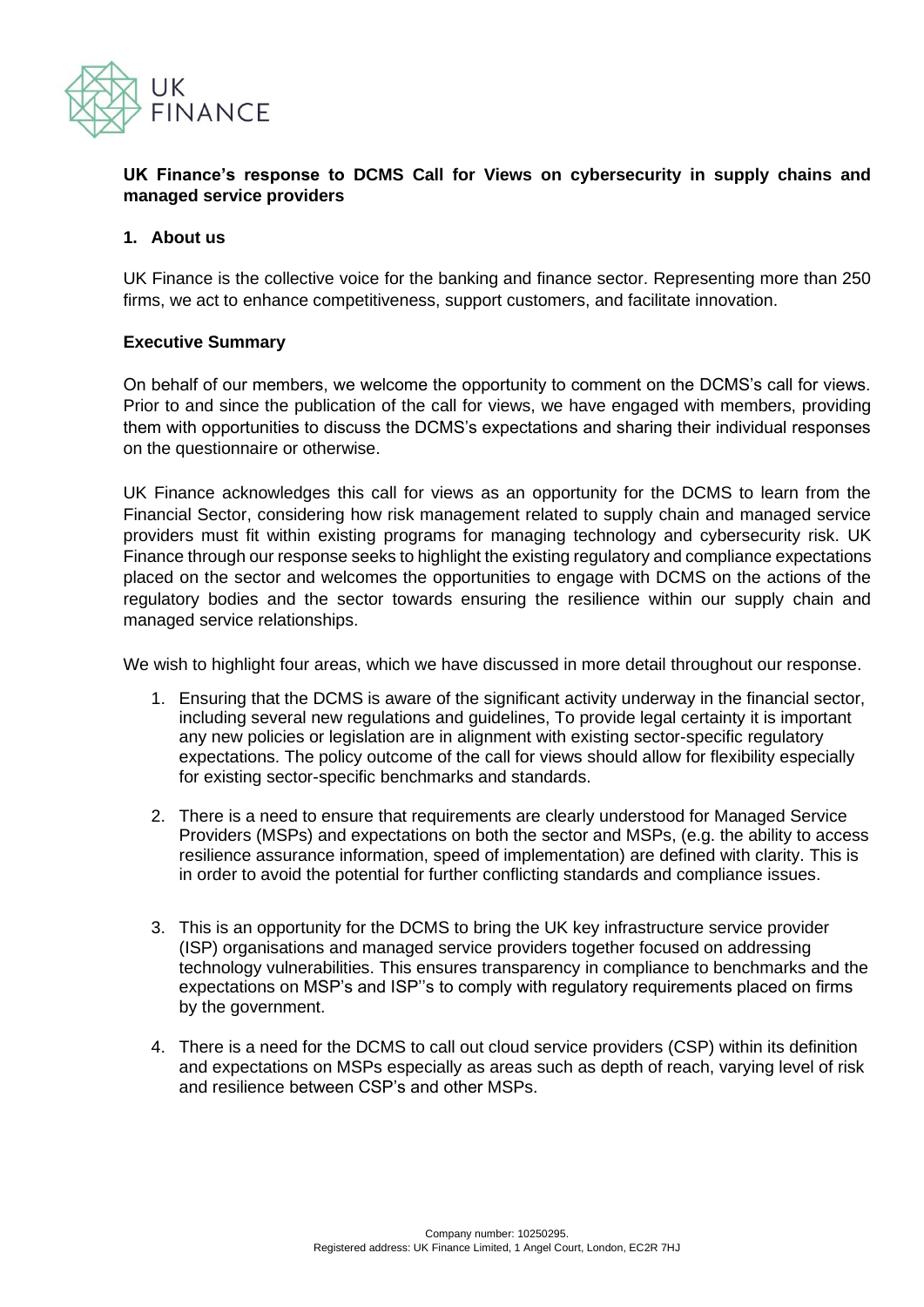# **1. Risk and Efficiency of Compliance**

Regulators have emphasised the necessity for a robust governance and risk management framework. As such, across the banking sector, UK Finance's members maintain a rigorous Information & Cybersecurity Program designed to protect firms and their clients, support secure delivery of services, adjust to address the risks presented by an evolving threat landscape, and meet regulatory requirements, all while remaining technology agnostic and principal based.

These programs encompass the governance, policies, processes, assessments, controls, testing, and training efforts required by industry standards and regulators across the Financial Sector. Leveraging resources such as the Financial Services Sector Cybersecurity Profile (FSP)<sup>1</sup>, risk and security policies and standards provide the foundation and establishes the administrative, technical, and physical safeguards for protecting our technology environment, facilities, and client information.

With the accelerating change in technology and an increasingly sophisticated cyber threat landscape, firms are expected to leverage their risk management framework to systemically and consistently identify, control, assess, measure, treat, and govern information and cybersecurity-related risks. This supports the management of existing and emerging risks in a manner consistent with the sector's risk appetite and tolerance.

Allowing for flexibility in the implementation of these frameworks ensure that firms at different stages of their resilience process continue to maintain and improve resilience without the pressure of unnecessary tight deadlines that can result in oversights and errors, as evident from recent enforcement action related to implementation of change management under aspirational deadlines. If new supply chain cybersecurity risk management programs or requirements are to be introduced, they run the risk of creating disjointed risk management processes that add burden on compliance teams, reducing overall resilience and effectiveness.

UK Finance acknowledges this call for views as an opportunity for the DCMS to learn from the Financial Sector, considering how risk management related to supply chain and managed service providers must fit within existing programs for managing technology and cybersecurity risk.

## **2. Conflicting Standards**

Various regulators have developed and defined sets of requirements to manage the risks associated to supply chain cybersecurity, both internationally and in different sectors. Very few IT structures that achieve cybersecurity are 'jurisdiction specific' and therefore the regulatory position in multiple countries usually needs to be addressed. When you add the divergent approach taken by different jurisdictions in relation to data privacy (with data protection and personal data forming an important element of cybersecurity for many firms), the picture becomes further complicated. Although regulators share a similar goal of improving security, the proliferation of standards raises the risk of conflicting requirements and/or increases the cost of complying to multiple similar standards. The approach in the EU, UK, USA and other national settings does indeed contain similar aspects, but there are inevitable divergences creating concerns of conflicting standards that represent an

<sup>1</sup> [Reference to CRI FSP page.](https://cyberriskinstitute.org/)

<sup>2</sup> [FSB Discussion paper](https://www.fsb.org/wp-content/uploads/P091120.pdf)

<sup>&</sup>lt;sup>3</sup> [UK Treasury Selection Committee Inquiry on IT Failures in the FS Sector](https://publications.parliament.uk/pa/cm201919/cmselect/cmtreasy/224/224.pdf)

<sup>4</sup> [NIS 2 Directive](https://digital-strategy.ec.europa.eu/en/library/revised-directive-security-network-and-information-systems-nis2)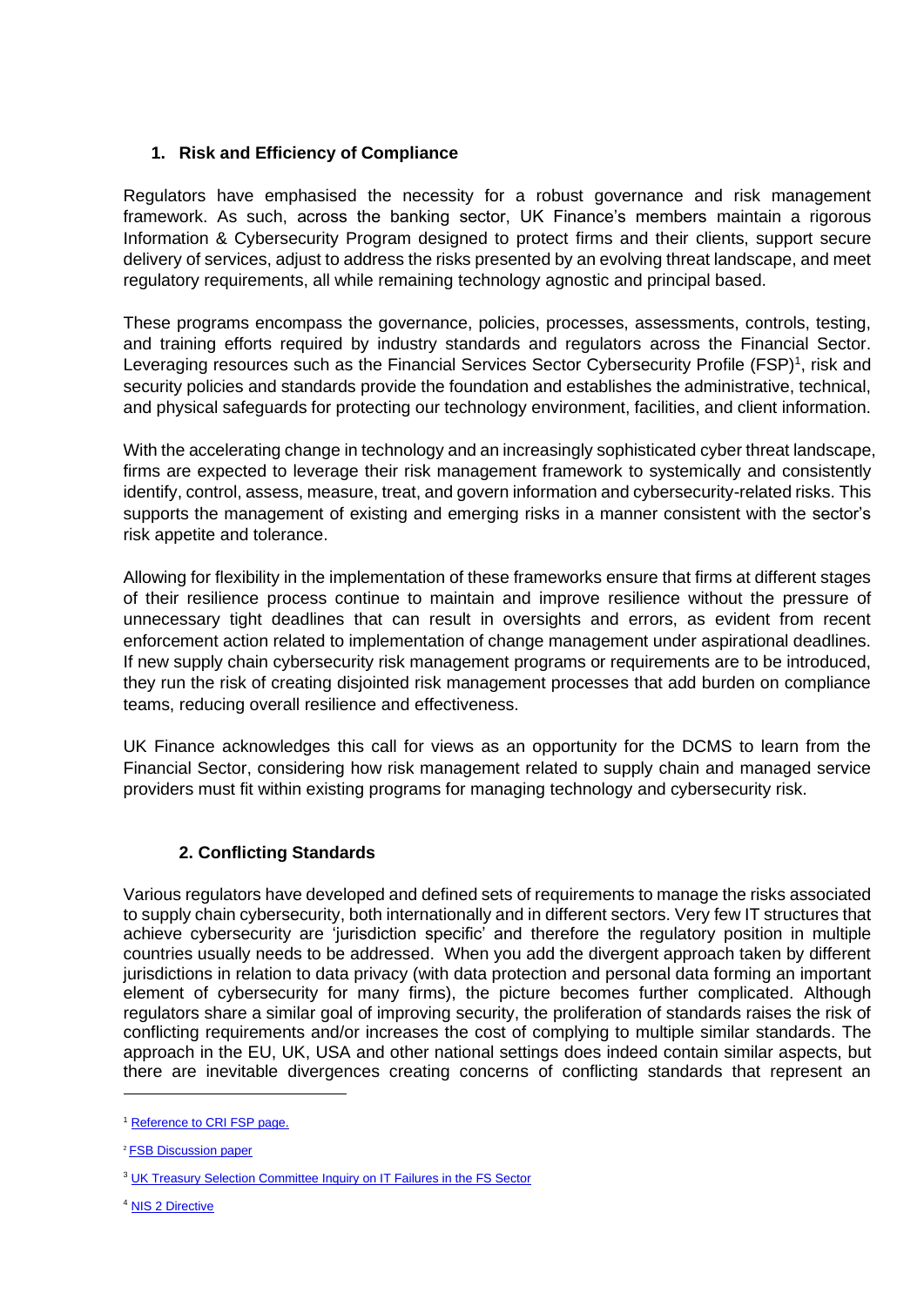impossible task to comply with across borders. This poses a risk of the unintended consequence of creating disruption and subsequent regulatory intervention in response; for example, these issues have been raised by banks in their evidence to the UK Treasury Select Committee Inquiry on IT Failures in the FS Sector<sup>3</sup>.

The issue of the different time scales for implementation creates further difficulties, resulting in the need for constant review and remediation. It is more straightforward for firms to develop a risk mitigation strategy for a single new piece of legislation that is being added to a body of pre-existing rules, than it is to formulate novel plans to deal with several sets of requirements that are each coming into existence at around (but not exactly) the same time.

Differences in definitions and terms in regulations can create problems considering the wide range of rules existing across multiple jurisdictions.

An example of the potential difficulties of different international requirements is evident from the area of operational resilience. Organisations are expected as part of their operational resilience requirements to identify critical business services and dependencies which includes their third party and outsourced service provider relationship. This discipline has seen broad agreement in approaches by the EU, UK, and US, but concerns persist regarding different standards, which are difficult to implement across borders. The new regulations in this area include:

- US regulators have recently announced final guidance on Sound Practices to Strengthen [Operational Resilience](https://www.federalreserve.gov/newsevents/pressreleases/files/bcreg20201030a1.pdf)
- The EU is expected to implement the [Digital Operational Resilience Act](https://www.freshfields.com/en-gb/our-thinking/knowledge/event/2021/03/digital-operational-resilience-in-the-financial-services-sector--insights-into-dora-11-march-2021-4410/) as part of its [cybersecurity strategy for 2021 and beyond;](https://digital.freshfields.com/post/102gopz/a-new-eu-cyber-security-strategy-for-2021-and-beyond) and
- The [UK FCA](https://www.fca.org.uk/publications/policy-statements/ps21-3-building-operational-resilience) and [PRA](https://www.bankofengland.co.uk/prudential-regulation/publication/2018/building-the-uk-financial-sectors-operational-resilience-discussion-paper) will implement revised standards for outsourcing and operational resilience this year.

Taken together, [the proliferation of guidelines and requirements represents a major compliance](https://riskandcompliance.freshfields.com/post/102gjuw/progress-is-impossible-without-change-operational-resilience-for-financial-se)  [exercise](https://riskandcompliance.freshfields.com/post/102gjuw/progress-is-impossible-without-change-operational-resilience-for-financial-se) for financial service firms. With the scope for both significant overlap and divergence between approaches developed at the national and international level and across various subsectors of financial services, it is essential that the UK Government consider the risk of conflicting requirements to respond to the quickly-changing landscape without placing excessive burdens on UK businesses that may in turn undermine the very aim of the regulations, namely achieving greater cybersecurity. Without international coordination and attempts to achieve alignment and consistency across sectors and regions, it will be difficult for business to maintain the highest standard of cybersecurity.

A particular issue the UK Government should consider is that pre-existing and new EU requirements that overlap with UK law implemented prior to Brexit. Relevantly, NIS was implemented in the UK prior to Brexit and NIS  $2<sup>4</sup>$  is likely to be introduced across the EU in forthcoming years. As part of NIS 2, it is expected that companies subjected to the regulation will be asked to carry out assessments of the security of their supply chains and supplier relationships. Especially where they have fallen victim to cyber-attacks and where malicious actors were able to compromise the security of their network and information systems by exploiting vulnerabilities affecting third party products and services. On the European level, information exchange will be strengthened and representatives of Member States, the Commission and ENISA, will carry out coordinated sectoral supply chain risk assessments with the aim of identifying per sector the critical ICT services, systems or products, relevant threats and vulnerabilities.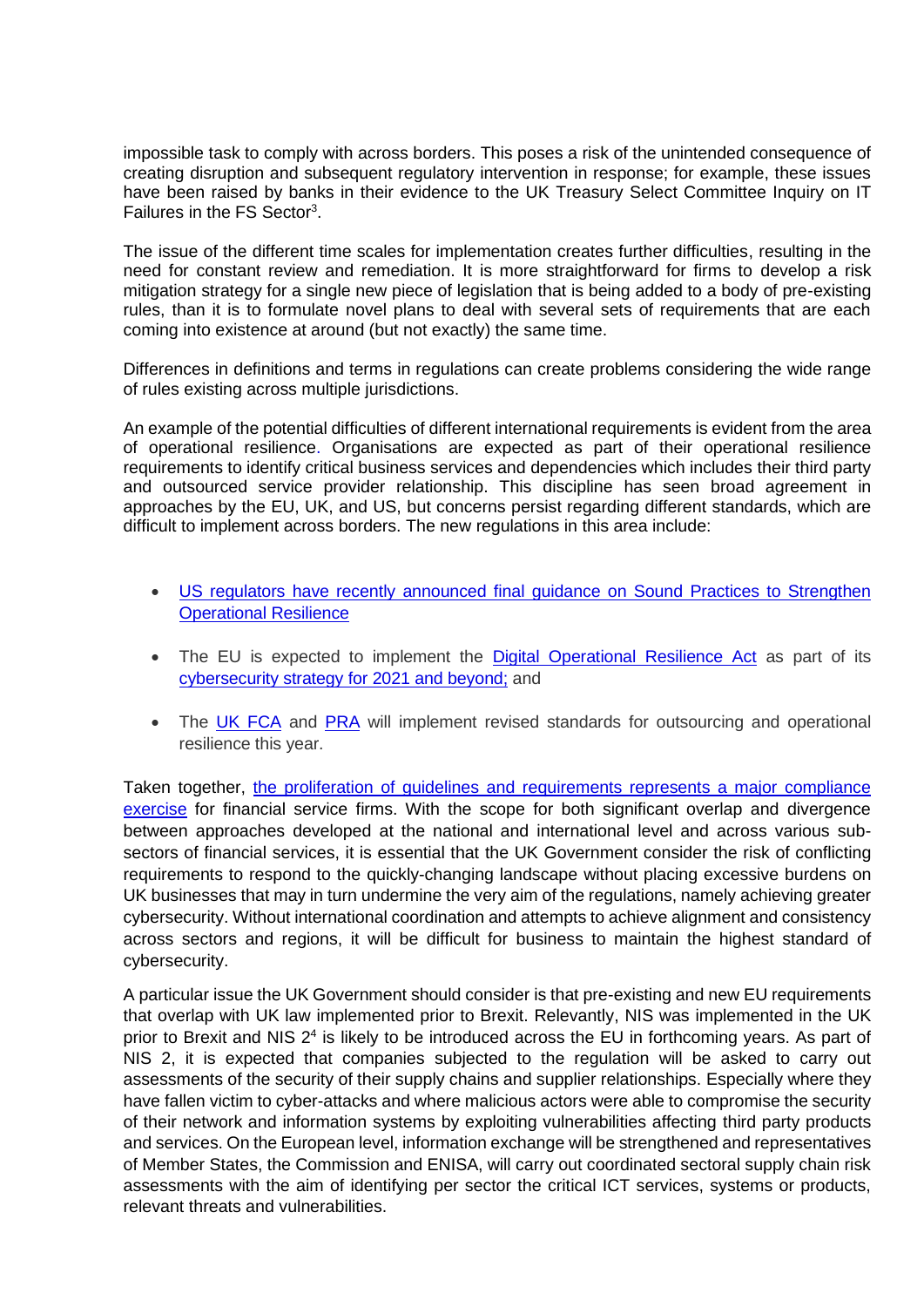The Financial Stability Board's (FSB) Discussion Paper<sup>2</sup> on Outsourcing identifies areas of international convergence at the highest level in this area that can be drawn from the approaches of domestic regulators. In turn, the Paper recognises how regulators can work together to develop common standards that are maturing across geographic boundaries. For example, areas where there is international consensus on the steps to follow at a high-level are the need for institutions to implement a risk-based framework to address and prepare for outsourcing, to prepare and test business continuity and exit plans, and to use proportionality in implementing measures particularly in respect of intra-group arrangements and governance. Lessons can be drawn from the learnings in this paper.

### **3. Lack of transparency**

The UK Government should consider ways in which it can help to provide the transparency businesses need to assess the risks. For example, challenges exist for financial institutions in relation to the management of risks associated with sub-contractors of any tier ("nth parties") which can affect the ability of firms to mitigate against those risks. From a due diligence perspective, some suppliers can be reluctant to disclose how they conduct due diligence of sub-contractors. Similarly, issues can arise as a result of some providers' views that cloud providers are not sub-contractors. There are also challenges with the ability to adjust pre-existing sub-contracting arrangements. Providers can therefore be reluctant to amend those existing contracts in line with new and additional requirements of financial institutions.

As to the exchange of information, the UK Government could provide support to businesses to facilitate the provision of information. The sharing of information via a supply chain register may allow the effective and collective identification of risks that will be impossible for businesses to identify individually. However, if such a register were to be introduced, government and regulators will need to take a lead role in providing the required framework and work towards an international register that does not place excessive disclosure requirements on businesses.

It is important to ensure that any oversight contemplated is consistent and interoperable globally with new and existing standards. To the extent that this is not the case, this will arguably exacerbate the risk of numerous regulators conducting fragmented supervision. This may present downstream risk to financial institutions where resources and capabilities are dedicated to this oversight as opposed to the continued provision of safe and secure services to financial institutions. The scope of any initiative to oversee cybersecurity is also important to consider in the context of the nature of the third party that is providing the service. It will be appropriate to consider the compliance requirements on third parties and to tailor the scope of any further guidelines or policies accordingly, whereby consideration is given to whether the risk that the regime seeks to address is already catered for as part of an existing regulatory or compliance requirement.

The Government should seek to provide clarity especially in the following areas:

## *Limitations on access, audit and information rights:*

Limitations on access, audit and information rights can pose a challenge for firms, particularly where suppliers are reluctant or unwilling to provide appropriate access and/or re-negotiate contracts. These risks could also be addressed by facilitating the exchange of information and providing a mechanism to require disclosure of information by third party suppliers (see above).

*Principle base regulation: Proportionality*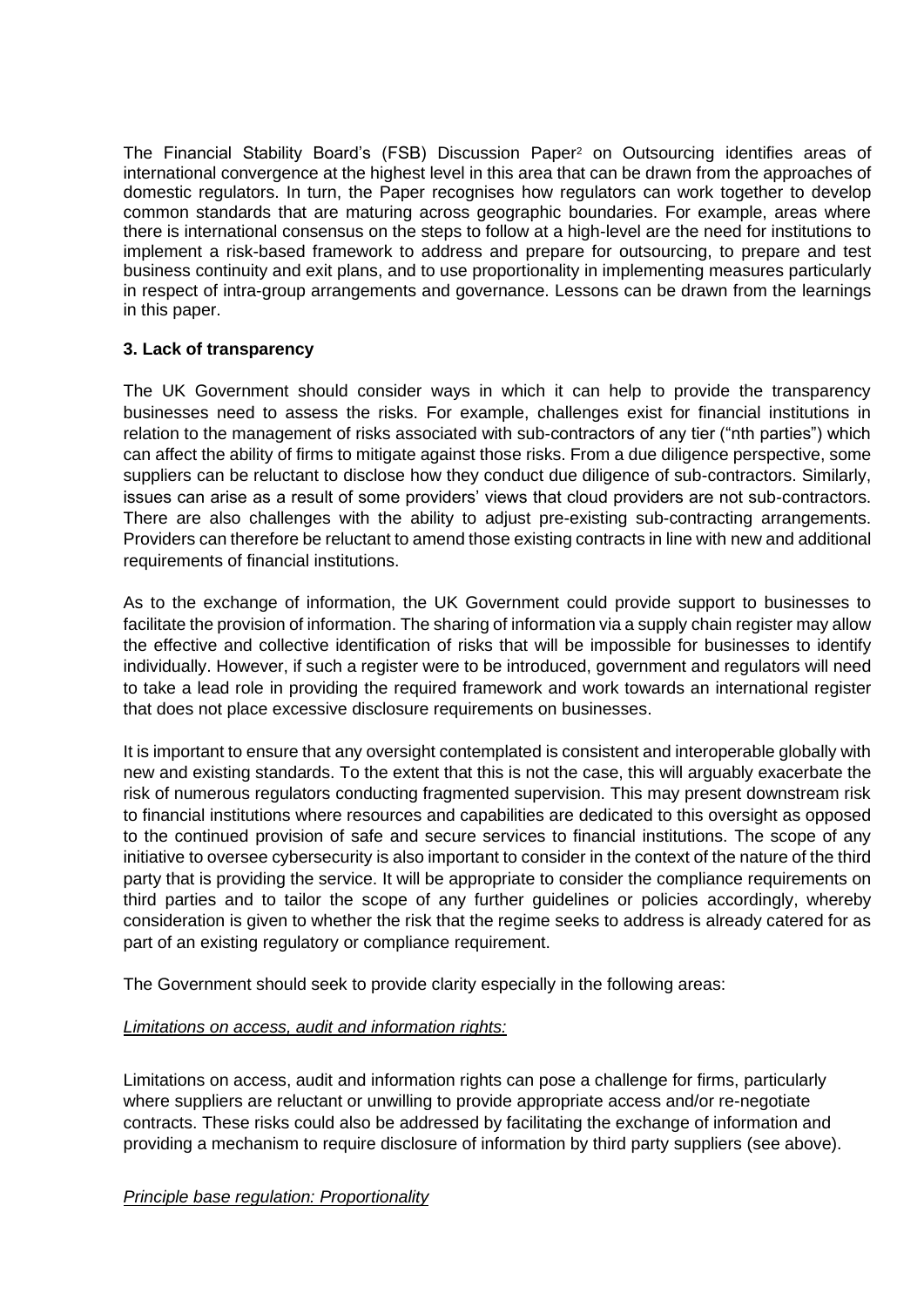UK Finance has supported an approach that allows for regulatory requirements to be applied on a proportionate basis, where firms are able to place reliance on their existing policies and processes to address certain supply chain requirements. As regulatory requirements for monitoring and managing third-party risk evolve and the regulatory environment becomes correspondingly more complicated, the necessity of looking to principles over prescribed rules increases. While we recognise authorities will remain focused on operations under their jurisdiction, we firmly believe that fragmentation to firms' global operating models, for example in the way they provision IT or control for cyber risks, will increase risk and reduce resilience counter to the policy objective of the regulations.

At the level of senior management of businesses, proportionality is also particularly important. Consistently with regulators' approach to outsourcing/operational resilience, generally, the UK's FCA's and PRA's SMC & R is designed to apply in a proportionate and flexible way to accommodate the different business models and governance structures of firms, which applies equally in respect of oversight of cybersecurity, as well as operational resilience and outsourcing.

Although principle and objective based regulation should be utilised to achieve resilience in outsourcing, there is widespread support for guidance on certain areas, albeit with concern that guidance is not overly prescriptive, inflexible, or rigid and exclusionary of alternative methodologies.

### *Concentration risk*

There is the possibility of systemic risk arising from concentration in the provision of services to financial institutions. In this respect, it is important to differentiate between the concentration risk that may exist where a group is dependent on a single service provider for the provision of tasks, and instances where multiple regulated entities use a common service provider. In the case of internal dependency, firms should be able to undertake this as an internal assessment, based on risk appetite, and not be mandated to assess this on stipulated metrics that are set in regulatory guidance. On the other hand, in the context of multiple regulated entities using a common service provider, this presents a challenge for financial institutions who do not have oversight of the dependence of peer firms. The measures to address lack of transparency outlined above, could help to address the problem of concentration risk across multiple entities.

## **4. Managed Service Providers – Cloud Service Providers**

UK Finance has observed that cloud service providers are considered Managed Service Providers (MSPs), as for the purposes of this Call for Views. However, we note that unlike *traditional MSPs*  as described in this paper - cloud providers do not have '*widespread and privileged access to the networks, infrastructure and data of their customers*'. Access to customer data and networks is in most cases limited and segregated, both legally and physically, which is regulated by the UK, EU and global privacy rules (in particular GDPR where cloud providers are processors of customer data and only access that data based on customer instructions - which is for technical support and maintenance purposes). Equally, the misconception that public cloud - by pure inclusion into the MSP category - poses '*disproportionate risks to the security and resilience of organisations across the UK*' as suggested in the initial consultation paper, needs to be re considered and clarity on the risk and resilience of cloud service provider called out.

It is also important to emphasise that the presence of cloud as part of a managed service arrangement should not act as an automatic indication of risk without an appropriate assessment. For example, a private cloud that is wholly owned and managed within a corporate group is much closer to traditional on-premises models of IT provision than some other uses of cloud. Under certain arrangements, the cloud infrastructure could be owned, operated and provisioned for exclusive use